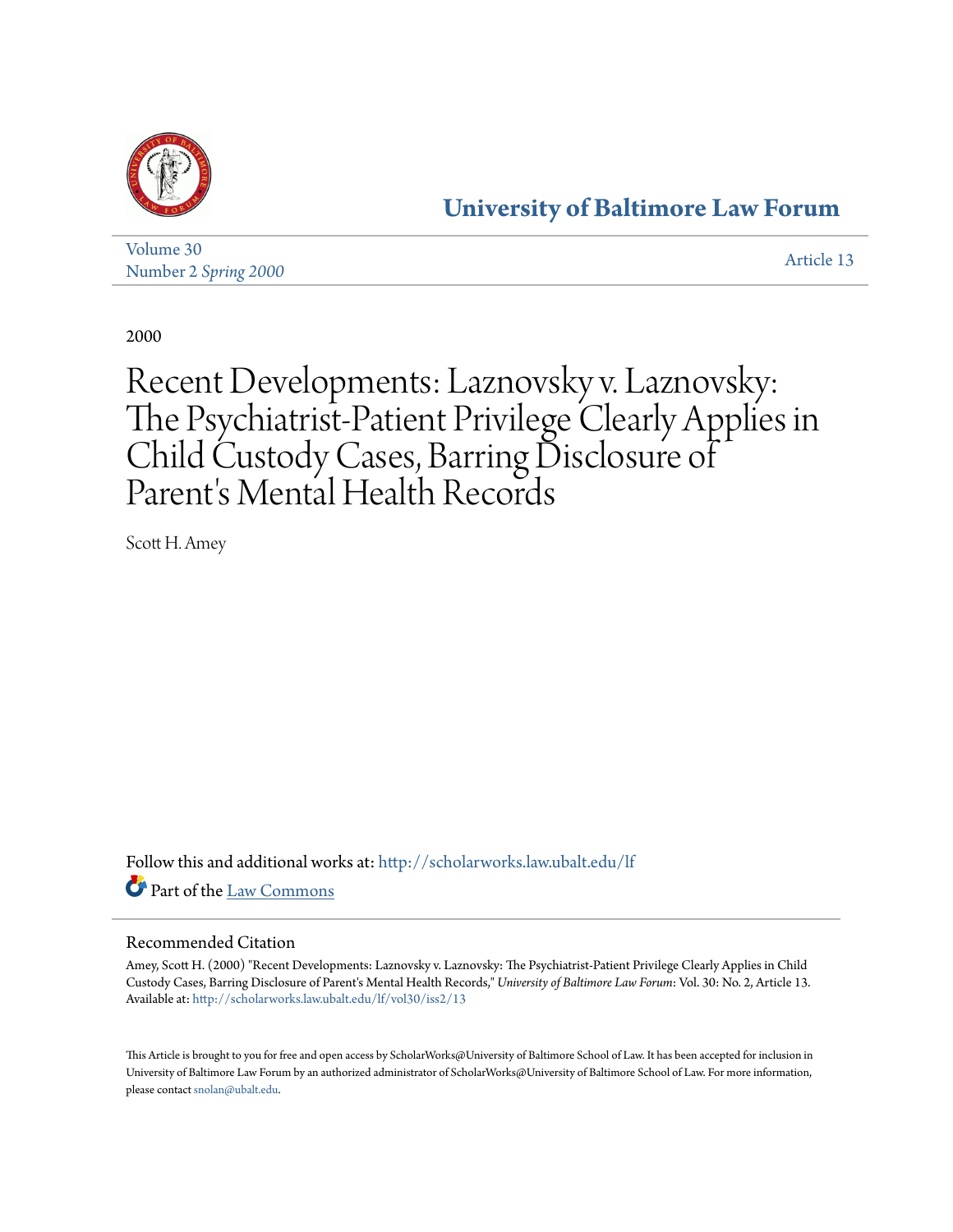*Laznovsky v. Laznovsky*  The Psychiatrist-Patient Privilege Clearly Applies in Child Custody Cases, Barring Disclosure of Parent's Mental Health Records

## By Scott H. Amey

The Court of Appeals of Maryland held that under the Maryland psychiatrist-patient privilege statute, a parent seeking sole custody of his or her minor children does not place his or her mental health at issue requiring disclosure of the parent's privileged mental health records. *Laznovsky* v. *Laznovsky,*  357 Md. 586, 745 A.2d 1054 (2000). In so holding, the court rejected the claim that a parent who asserts parental fitness has placed his or her mental health at issue, and therefore waived the psychiatristpatient privilege. The court's holding recognized the reinstated psychiatristpatient privilege regarding child custody cases in Maryland, and did not compel the discovery of privileged information.

In 1995, Mrs. Laznovsky filed for divorce and sought sole custody of the couple's two children. In response to Mrs. Laznovsky's complaint, Mr. Laznovsky also sought sole custody of the children. In 1994, the couple saw a psychiatrist. In addition, Mrs. Laznovsky had a long history of psychiatric treatment during the course of her marriage.

The Circuit Court for Talbot County awarded sole custody of the children to Mrs. Laznovsky and held that she did not waive the psychiatristpatient privilege by attempting to obtain custody of the children. Mr.

Laznovsky appealed the decision, asserting that Mrs. Laznovsky did waive the psychiatrist-patient privilege by claiming to be a fit and proper person. The Court of Special Appeals of Maryland vacated the trial court's order and held that Mrs. Laznovsky waived the psychiatristpatient privilege. The Court of Appeals of Maryland granted Mrs. Laznovsky's petition for a writ of certiorari.

The court began its analysis by examining whether a statutory psychiatrist-patient privilege is waivable in a child custody case. In its consideration, the court gave great weight to the legislative history surrounding the adoption of the privilege in Maryland. Id. at 357 Md. 594, 745A.2dat 10584 (citingMD. CODE ANN., CTS. & JUD. PROC., § 9- 109(b)(1974, 1998 Repl. Vol.)). In so doing, the court found that in 1977 the Maryland General Assembly intentionally repealed the exception permitting trial judges to compel discovery relating to a patient's mental or emotional disorder as related to a psychiatrist or psychologist in a child custody dispute. Id. at 595, 745 A.2d at 1 059 (citing 1977 Md. Laws, 685, repealing MD. CODE ANN., CTS. & JUD. PROC., § 9-109(c) (1974,1998 Repl. Vol.)).

The court's examination of the legislative history found that the Maryland Legislature was fully aware of the ramifications of repealing the child custody exemption and determined that the privilege outweighed the best interests of the child in custody cases. *Id.* at 599-600, 745 A.2d at 1061. The court concluded that the Legislature's repeal of the exception was clear and unambiguous.  $Id$  at 603, 745 A.2d at 1063.

The court then considered the intent of the Legislature when it repealed the exception that permitted a court to compel privileged psychiatrist-patient information in child custody cases. Id. at 603-04, 745 A.2d at 1063-64. The court observed that the Legislature created exceptions that dealt with the accountant/client privilege, privileges regarding patients of mental health providers who exhibit a propensity for violence, and spousal privileges in criminal cases involving abuse to minor children. *Id.* at 604-05, 745 A.2d at 1064. With these privileges, the court noted, the Legislature expressly created, and never repealed, their exceptions. *Id.* The court further stated that the subsequent repeal of the child custody exception, and failure to include child custody exceptions in similar statutes, was a clear indication that no express psychiatrist-patient privilege exception now applies in any